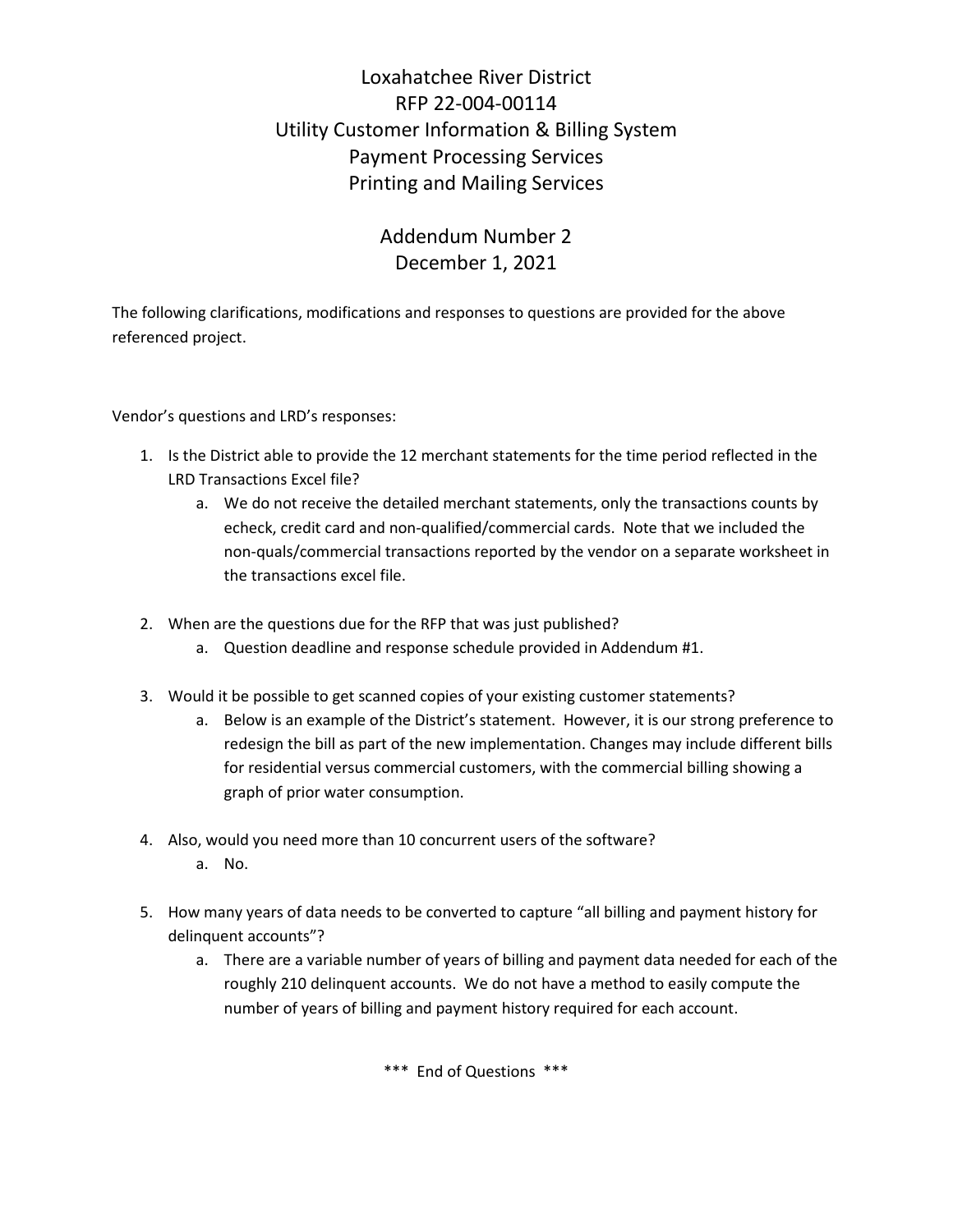### Sample Bill from Q3 2021



### **Loxahatchee River District - Quarterly Sewer Bill**

PO Box 8800 Jupiter, FL 33468-8800 Website: www.loxahatcheeriver.org

| <b>Account Information:</b>                                            |                    | <b>Current Charges:</b>                 |
|------------------------------------------------------------------------|--------------------|-----------------------------------------|
| <b>Account Number:</b>                                                 | 1000400            | <b>Statement Date:</b>                  |
|                                                                        |                    | Service Period:                         |
| <b>Customer:</b>                                                       |                    | Charges:                                |
|                                                                        |                    | Quarterly Wastewa                       |
| Location:                                                              | <b>PINEWOOD CT</b> | 1 Toilet                                |
|                                                                        |                    | Sump Pump/Eleva                         |
| Messages:                                                              |                    | Pool Discharge:                         |
| We DO NOT charge a service fee for online payments.                    |                    | Late/Delinquency Charge                 |
| Some companies mimic the District's payment web                        |                    | Previous Balance or (Cre                |
| page and charge transaction fees. First Billing Services               |                    |                                         |
| is the District's payment processor. We encourage you                  |                    | <b>Total Due - Quarterly S</b>          |
| to use your bank's online bill pay service, or the District's          |                    | Due Date:                               |
| payment site at www.loxahatcheeriver.org, click on the                 |                    |                                         |
| Pay My Bill button, then Payment Option 2.                             |                    | *** You are enrolled a                  |
| Please see the back/2nd page for more news from the                    |                    |                                         |
| Loxabatchee River District                                             |                    | we will process your p<br>or the date   |
|                                                                        |                    |                                         |
| How are we doing? We want to hear from you! Please                     |                    | <b>Convenient Ways to Pa</b>            |
| point your web browser to                                              |                    |                                         |
| https://www.surveymonkey.com/r/LRD-CS to provide                       |                    | 1. Use your bank's Onlir                |
| your feedback or call us at 561-747-5700 option 2.                     |                    | 2. Website (www.loxaha                  |
| Questions? Please visit our website, stop by, send us                  |                    | e-check or Mastercar                    |
| an email at billing@lrecd.org, or give us a call at (561)              |                    | card.                                   |
| 747-5700 option 2.                                                     |                    | 3. Mail your check made                 |
|                                                                        |                    | enclosed envelope ar<br>this bill.      |
| Please note: when an account becomes delinguent, the District does not |                    | $\lambda$ Call $\lambda$ at (EQA) 747 E |

disconnect sewer service, which could lead to health and sanitation problems. The District recovers delinquent payments by imposing a<br>Claim of Lien on the property being provided sewer service. The amount the District is entitled to recover includes the delinquent amount stated in<br>the Lien, plus 12% annual interest, and legal costs and fees, as authorized by Chapter 71-822 Special Acts of Florida 1971 as restated and amended to Chapter 2002-358, Laws of Florida.

561-747-5700 Option 2 Office Hours 8:30 am - 5pm Monday - Friday Email: billing@loxahatcheeriver.org

| <b>Current Charges:</b>                                                                                                                |                      |  |  |
|----------------------------------------------------------------------------------------------------------------------------------------|----------------------|--|--|
| <b>Statement Date:</b>                                                                                                                 | 7/15/2021            |  |  |
| Service Period:                                                                                                                        | 7/1/2021 - 9/30/2021 |  |  |
| Charges:                                                                                                                               |                      |  |  |
| Quarterly Wastewater Charge:                                                                                                           | \$55.15              |  |  |
| 1 Toilet                                                                                                                               |                      |  |  |
| Sump Pump/Elevator:                                                                                                                    | \$0.00               |  |  |
| Pool Discharge:                                                                                                                        | \$0.00               |  |  |
| Late/Delinquency Charge(s):                                                                                                            | \$0.00               |  |  |
| Previous Balance or (Credit):                                                                                                          | \$0.00               |  |  |
| <b>Total Due - Quarterly Sewer Services:</b>                                                                                           | \$55.15              |  |  |
| <b>Due Date:</b>                                                                                                                       | 8/18/2021            |  |  |
| ** You are enrolled as an Auto Pay customer and<br>we will process your payment on August 18, 2021,<br>or the date you designated. *** |                      |  |  |
| <b>Convenient Ways to Pay:</b>                                                                                                         |                      |  |  |
| 1. Use your bank's Online Bill Pay.                                                                                                    |                      |  |  |
| 2. Website (www.loxahatcheeriver.org) with your                                                                                        |                      |  |  |
| e-check or Mastercard. Visa or Discover credit/debit<br>card.                                                                          |                      |  |  |
| 3. Mail your check made payable to LRECD in the                                                                                        |                      |  |  |
| enclosed envelope and include the lower portion of<br>this bill.                                                                       |                      |  |  |
| 4. Call us at (561) 747-5700 Option 2 to pay with your                                                                                 |                      |  |  |
| e-check, Mastercard, Visa or Discover credit/debit                                                                                     |                      |  |  |
| card.                                                                                                                                  |                      |  |  |

5. In person, or our drop box, at 2500 Jupiter Park Drive.

U.S. Funds only please.

PLEASE BRING ENTIRE BILL IF PAYING IN PERSON. PLEASE DETACH AND RETURN BOTTOM PORTION IF PAYING BY MAIL. FL29899F

**Loxahatchee River District** PO Box 8800 Jupiter FL 33468-8800



| <b>Account Number:</b>    | 1000400            |
|---------------------------|--------------------|
| <b>Customer:</b>          |                    |
| Due Date:                 | 8/18/2021          |
| <b>Total Due</b>          | \$55.15            |
| Please enter amount paid: | Auto Pay Scheduled |

\*\*\*\*\*\*\*\*\*\*\* AUTO\*\*5-DIGIT 33408 ր Մերքեր կերքի կարող կարող երկան կարող երկրությունները կարող երկրությունները կարող երկրությունները կ





**IIII III III** 

LOXAHATCHEE RIVER DISTRICT PO BOX 8800 JUPITER FL 33468-8800 յլԱգվլկենըիզգինըկինիկիվիցինիզգին